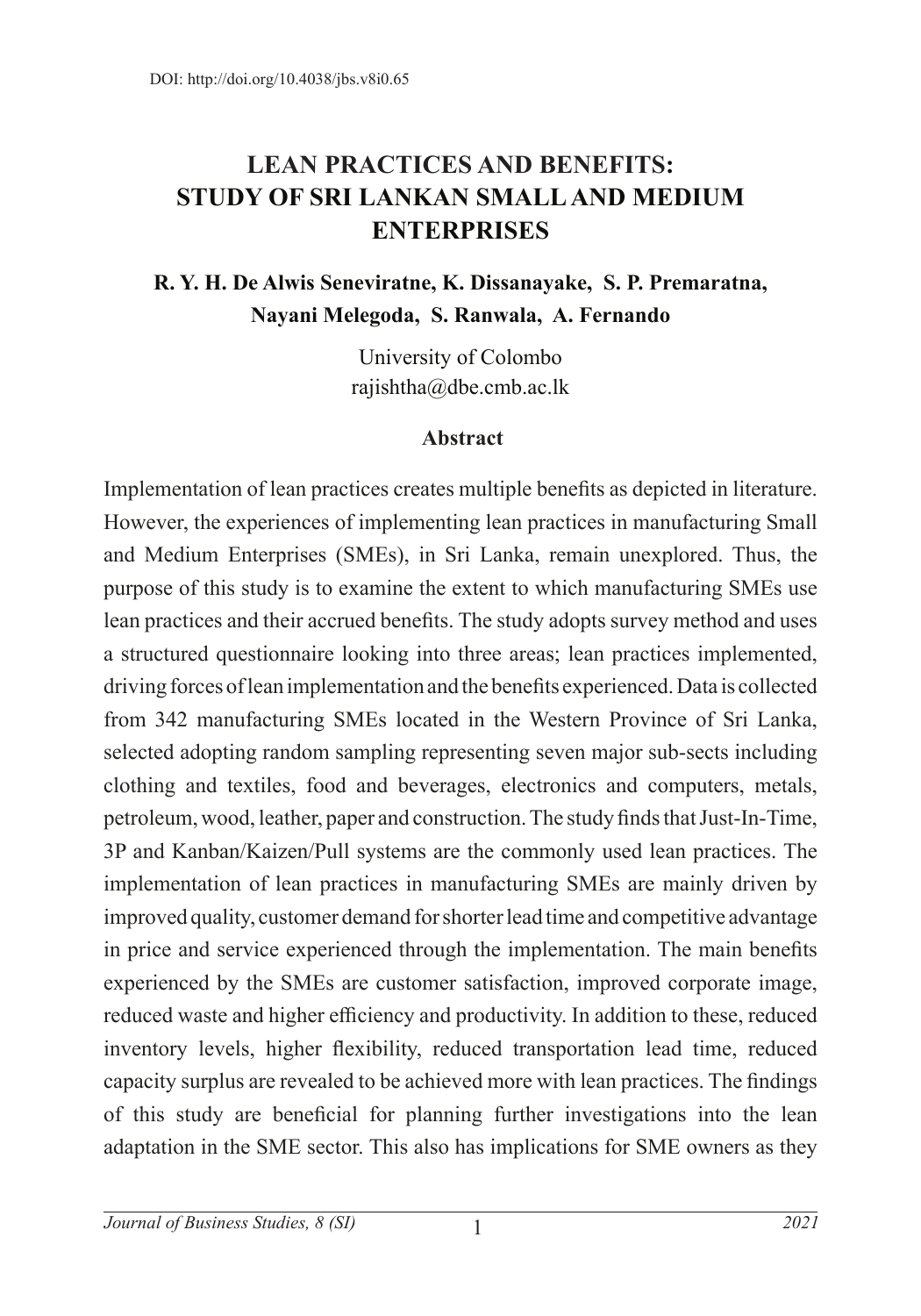can be encouraged to implement lean practices and policy-making when promoting lean practices among SMEs.

**Keywords:** Benefits**;** Lean implementation; Lean practices; SMEs; Sri Lanka; Sustainability

## **1.Introduction**

The current buzz word in Economics and business circles is sustainable development of economies and how businesses can contribute towards this cause. Lean practices are focused on creating more effective business by eliminating wasteful practices and improving efficiency. Lean practices also are an approach to develop and continuously improve production processes (Majava & Ojanpera, 2017) and also address consumers expectation of better values when they purchase products (Bhamu & Sangwan, 2014). Thus, SMEs implementing lean practices can contribute to achieving sustainable development of a country highlighting its importance to firms, economies, societies, and the environment (Premaratna et al. 2021).

SMEs in Sri Lanka account for a large portion of businesses (98.5 per cent of total industrial establishments are SMEs as per the Department of Census Survey and Statistics (2015)).Thus it is important that SMEs implement such practices. Given a major challenge faced by SMEs is how to compete with large firms who achieve cost efficiency by adopting lean practices. Lean practices enable a firm to be responsive to customer expectations and at the same time reduce costs and wastage throughout the supply chain (Bhamu & Sangwan, 2014).

Many studies have (e.g., Kumar et al., 2006; Chen et al., 2010; Knol et al., 2018) been conducted in other parts of the globe on how lean practices are utilized by business, what determines the use of such practices and the perceived benefits of such practices and whether lean practices enhances such benefits. Such knowledge directs business practitioners and supporting agencies towards a broad understanding of the prevailing conditions and prospective needs of SMEs for their continuous improvement. However, Yadav et el. (2019) note that SMEs are often not studied when adoption of lean practices are concerned with most focus going to large enterprises or Western Europe (Alkhoraif et al., 2019). Further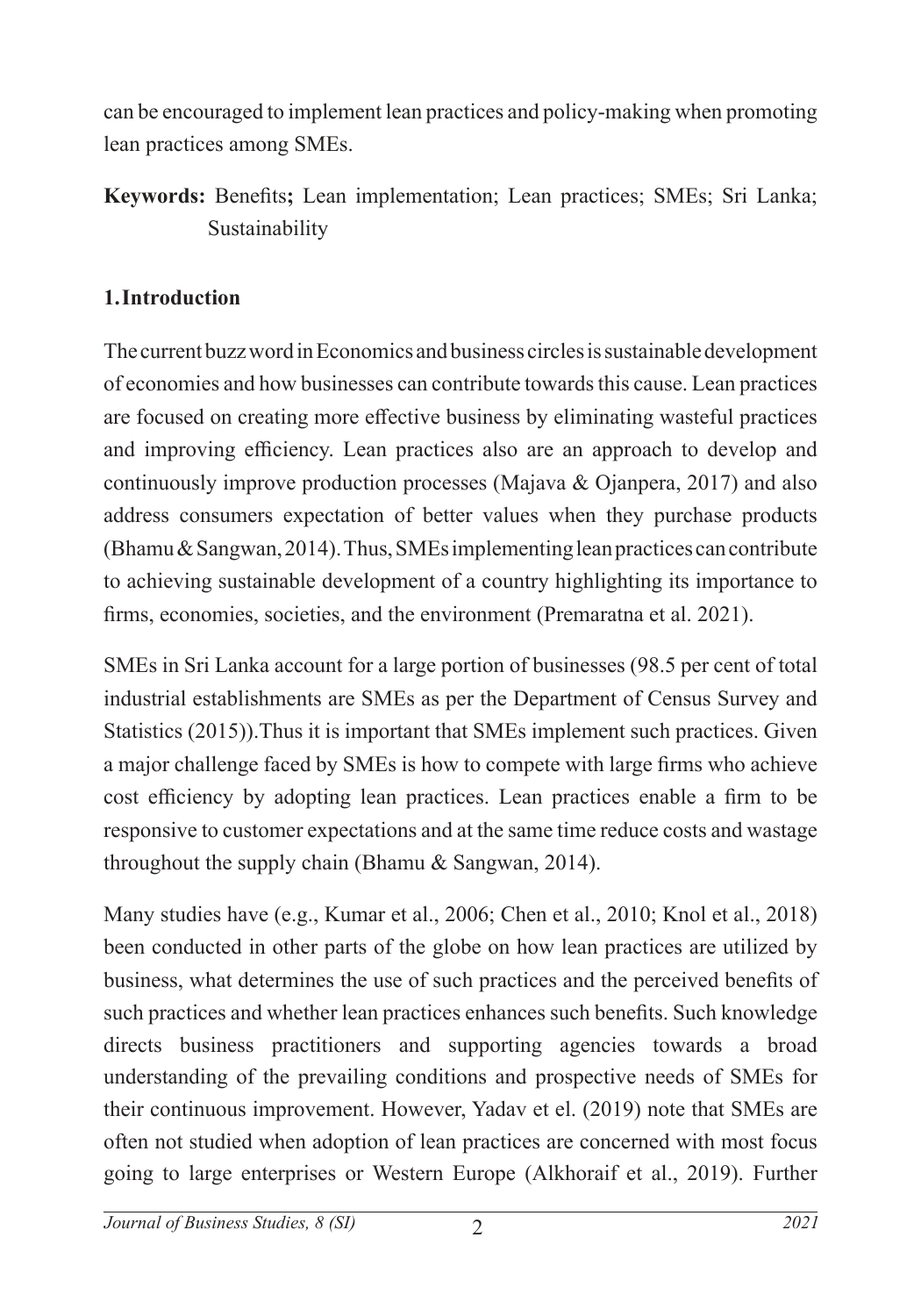Knol et al., (2018) also argue the universality of findings of research done on lean practices in SMEs which stresses the importance of doing more research to find how in different contexts lean practices are being implemented and reap benefits where even Belhadi et al. (2018) recommend more research to be done on lean practices in SMEs. In the Sri Lankan context, there is dearth of research on the nature of the lean practices adopted by SMEs and the benefits experienced by those practices with limited research done limited to a particular sector (e.g. research on apparel exporters (Wickramasinghe & Wickramasinghe, 2017). This vacuum in the knowledge has blocked practitioners' involvement in lean-based improvements in the SME sector. Thus, this study aims to examine the lean practices adopted by SMEs and the benefits of adopting lean practices in Sri Lanka.

The structure of this paper is as follows. It first presents a brief literature review on lean practices, followed by the methodology. Then it presents the analysis and concludes with limitations and suggestions for future research and implications for policy making.

## **2. Literature Review**

The lean concept originated from Japanese manufacturing methods adopted in Toyota (Hu et al., 2015). Lean practices at Toyota can be traced back to its founders Sakichi Toyoda's automatic loom. The automatic automated work that used to be performed manually, and built the capability to make judgments into the machine itself. This eliminated defective products and waste, rapidly improving both productivity and work efficiency. Lean practices now have spread across the world (Toyota, n.d.).

Thus, Hu et al. (2015) argue that the lean idea involves operation concepts such as zero inventory, just in time, and small lot sizes, quality procedures such as Total Quality Management and total productive maintenance, and empowering employees.

Further, lean practices could also support the achievement of sustainable development. Sustainable Development Goals (SDGs) cover 17 diverse goals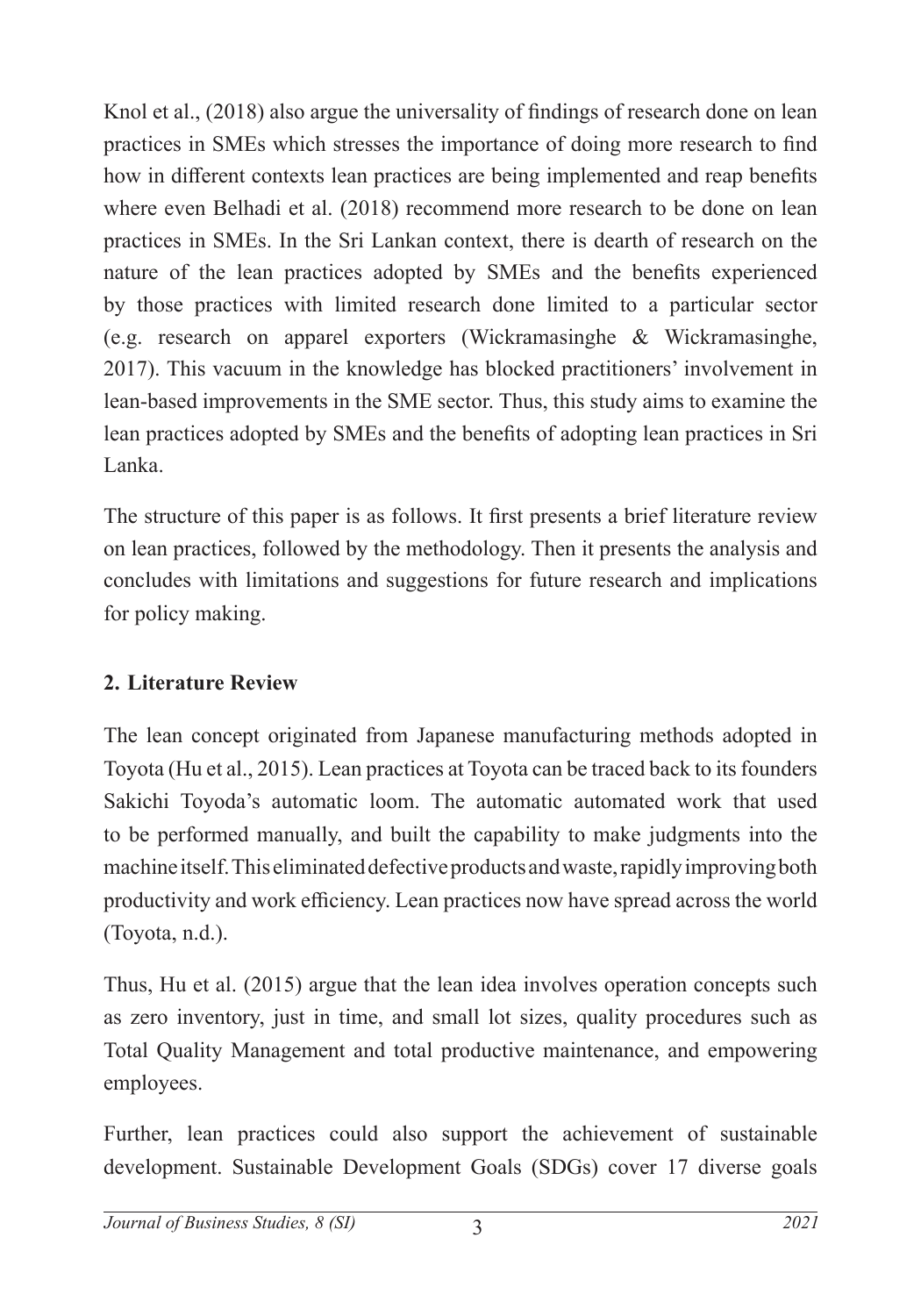which include health, environmental preservation, and economic prosperity, and these goals are expected to be achieved in 2030. It has been observed that lean practices can contribute to achievement of these goals (Premaratna et al., 2021)

## *2.1 Lean practices adopted in SMEs*

Literature has identified different types of lean practices used by SMEs. These include Value Stream Mapping (VSM)1(Belhadi et al., 2018; Kumar et al., 2006; Chen et al., 2010), Total Productive Maintenance (TPM2) (Gunasekaran & Lyu. 1997), Gunasekaran, 1998; Kumar et al., 2006; Valente et al., 2019) 5S3 (Belhadi et al., 2018; Gunasekaran & Lyu, 1997;Gunasekaran, 1998; Kumar et al., 2006; Rose et al., 2013) Kanban4. (Belhadi et al., 2018; Gunasekaran, 1998) Kaizen (continuous improvement) (Rose et al., 2013) Six Sigma (a set of techniques and tools for process improvement) (Kumar et al.,2006; Kumar et al., 2009; Thomas et al. 2009; Nabhani & Shokri, 2009) just to name a few. Negrao et al. (2017) in their review of literature note that out of 38 articles reviewed the most common was Kaizen followed by Just-In-Time delivery, pull systems, cellular manufacturing, TPM, supplier development to name the top five. Other practices also include 5S, visual management, customer involvement, continuous flow, Single Minute Exchange of Die (SMED). In a study done in three European countries in the food manufacturing industry, it was noted that the implementation of lean practices was at initial stages (Dora et al. 2013) and SMEs have lower implementation of lean practices compared to larger enterprises (Shah & Ward, 2003). Whether it is the same for a South Asian country is to be studied.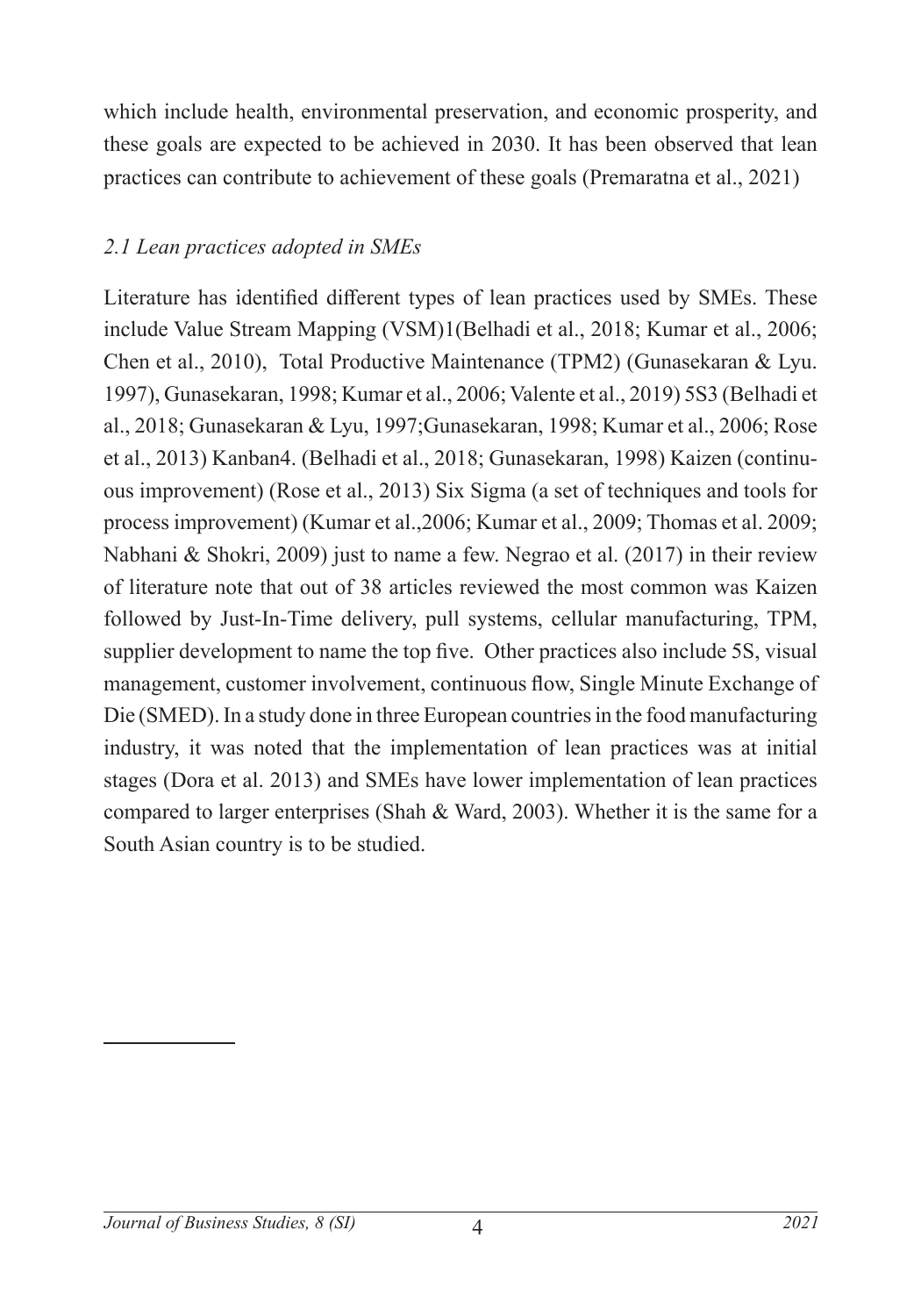- 1. Analyzing the current state and designing a future state for the series of events that take a product or service from the beginning of the specific process until it reaches the customer.
- 2. Method of physical asset management focused on maintaining and improving manufacturing machinery
- 3. Sort, Set in Order, Shine, Standardize, Sustain. These steps involve going through everything in a space, deciding what's necessary and what isn't, putting things in order, cleaning, and setting up procedures for performing these tasks on a regular basis
- 4. A scheduling system for lean manufacturing and just-in-time manufacturing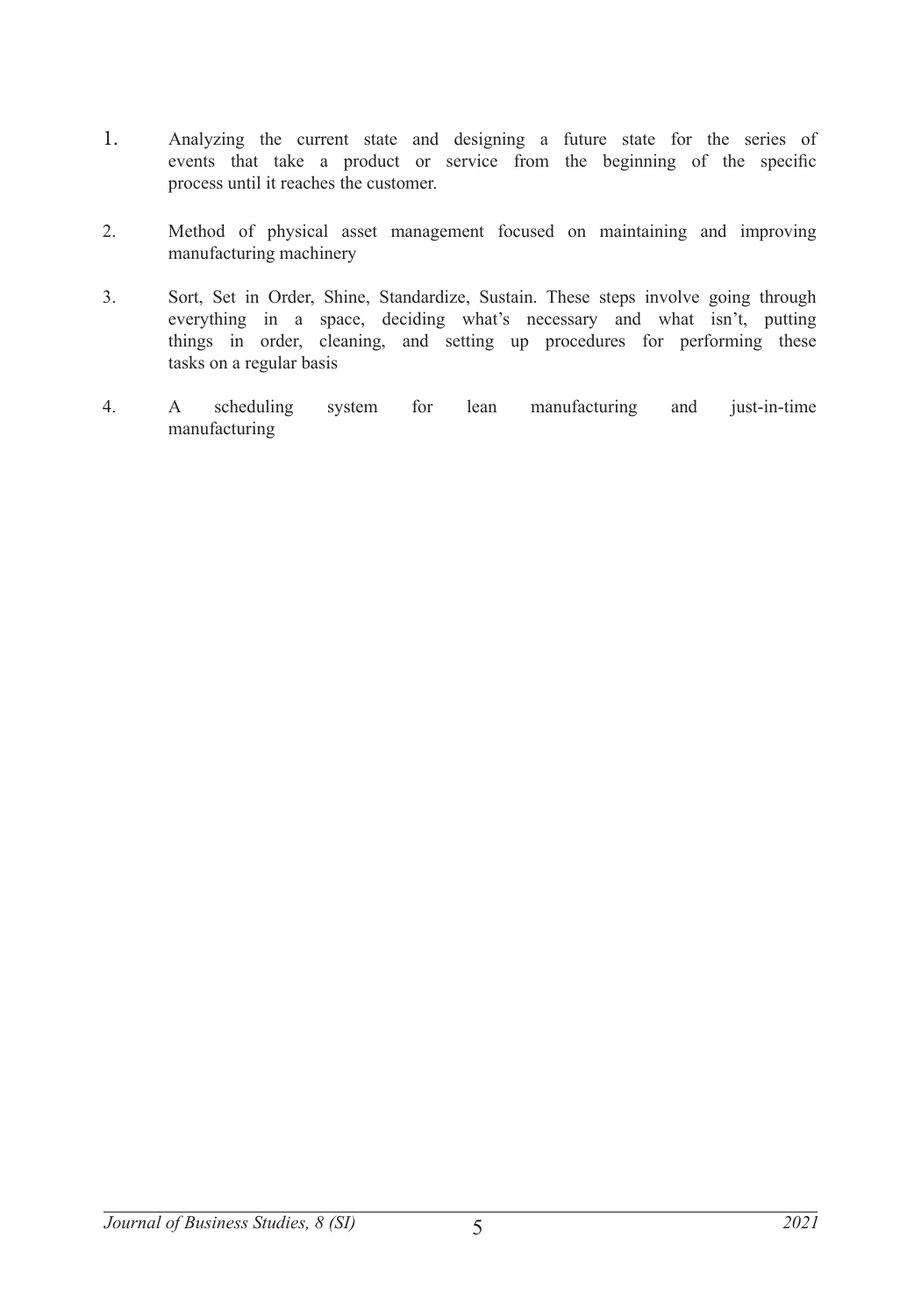### *2.2 Critical success factors for lean implementation*

Several Critical Success Factors for lean adoption have been identified in literature. Employee involvement and participation is a commonly identified factor in studies such as Chin and Rafuse (1993), Kumar et al. (2009) and Panizzolo et al. (2012). The support from top management support and commitment have been identified by Chin and Rafuse (1993), Achanga et al. (2006), and Kumar et al. (2009), Panizzolo et al. (2012). In addition, training and education have been stressed in studies by Achanga et al. (2006), Kumar et al. (2009), and Dora et al. (2013). Organisational change (change in culture, strategy, vision and performance evaluation system) has been also stressed (Achanga et al., 2006; Kumar et al., 2006; Panizzolo et al., 2012; Dora et al., 2013). Financial capability (Achanga et al., 2006) and supply chain integration (Kumar et al., 2009) too have been identified as Critical Success Factors in adopting lean practices. It has also been argued that success of lean implementation is subjected to how resources are allocated and how the firms improve their competitive position in the supply chain (Hong & Jeong, 2006).

Suppliers and buyers play a key role and the trust and commitment will help to successfully implement lean practices (Golicic & Mentzer, 2006). If the customers and suppliers are not willing to change and be influenced, then the lean implementation may not be as successful (Golicic & Medland, 2007) and that SMEs need to be in control of the practices. Skill level of employees, expertise available in the firm, and the culture of the firm determine successful implementation of lean practices (Dora et al., 2013). Along these lines Negrao et al. (2017) argue that changes in the treatment and behavior of people who are involved in the business is essential before, during and after implementation of lean practices. Knol et al. (2018) find that the factors for successful implementation vary based on the progression. They observed that in the initial stages of implementation lean practices could be improved by a 'bottom up manner' where factors such as learning focus, training and support become important. When however lean practices are more advanced top management support, supplier link, and a shared vision of improvement become important.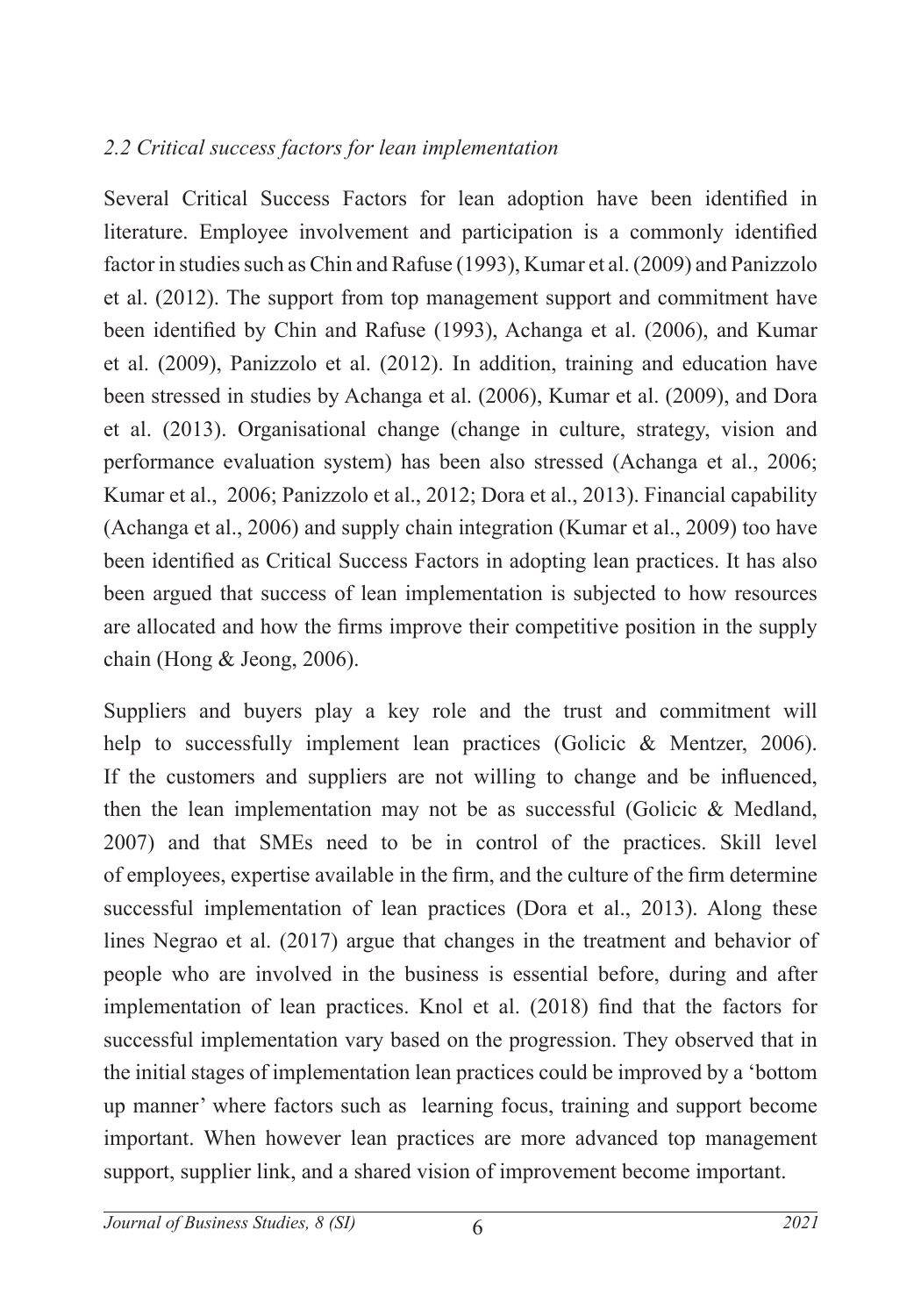## *2.3 Benefits of lean practices in SMEs*

The benefits of implementing lean practices include improvement in operational performance in terms of productivity and quality (Dora et al. 2013), however country-of origin could create a difference (Dora et al., 2013). In a study of Dutch SMEs lean practices were found to contribute towards improving operational performance (Knol et al., 2018). In a case study of a North African SME by Belhadi et al. (2018) even noted that lean implementation impacts green performance. In a study of Portuguese SMEs by Valente et al. (2019) they concluded that lean practices improve market, financial and operational performance of SMEs.

A review of literature by Ugochukwu et al, (2012) identifies the main benefits of implementing lean practices. These include low inventories, customer satisfaction, efficiency, quality, reduced cost and improved delivery, flexibility (flexibility in volume, product mix and delivery). In the review, they note that these benefits are linked to practices such as value chain analysis, waste elimination, system organisation, end-customer focus, problem solving and strong and effective relationships. Improved delivery can be realized by implementing practices such as TPM, and VSM. Supplier involvement is needed to achieve high quality specially in the early design stage and proper screening of suppliers is also needed. Flexibility can be achieved by using lean practices such as use of small lot sizes, supplier involvement, pull production and effective commination and information sharing. It is also argued that the benefits from lean practices arise in the long term (Alkhoraif et al., 2019: Negrao et al., 2017).

Babalola et al. (2019) identify three main clusters of benefits of lean practices as economic (cost, quality and time), social (relationship and satisfaction), and environment in relation to construction projects. Under economic benefits reduction in time and cost, improvement of quality, better inventory control and risk minimisation were some of the benefits identified. Under social employee satisfaction, employee health and safety, better cooperation among stakeholders were some of the benefits. Under environmental benefits, reduction of waste and attaining green construction were identified.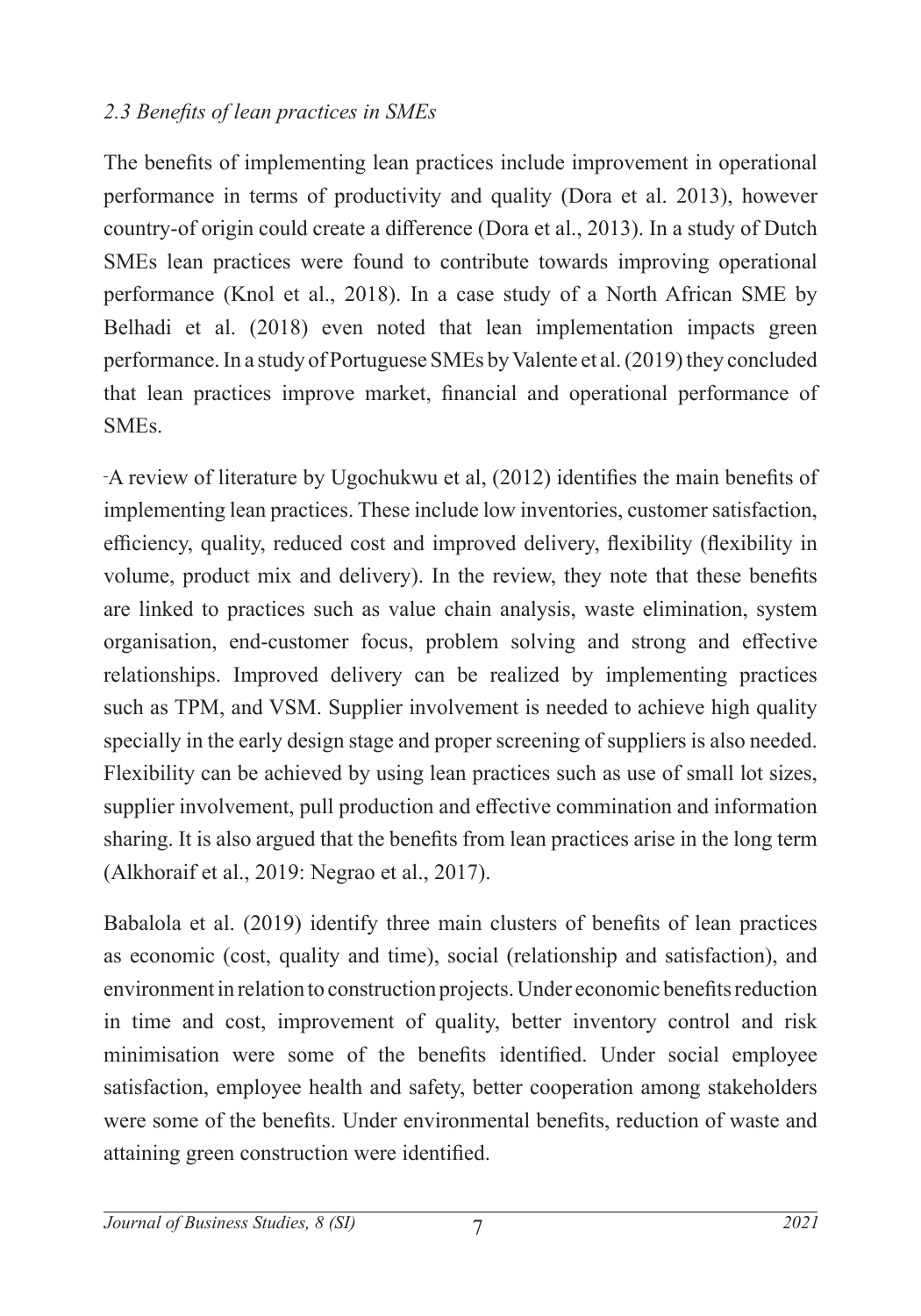It is also noted that in some cases there were reports of a negative impact of lean practices on performance. This is when environment is not conducive for implementation of lean practices, where the culture negatively influences the effect lean practices have on the performance of the business (Negrao et al., 2017)

### *2.4 Lean practices in SMEs in Sri Lanka*

When it comes to the Sri Lankan context there was a study done on BOI registered firms which export most of their output (90%) and had a workforce from 300 to 5000. The waste minimisation, defect minimsation, cross-functional teams, continuous improvement, JIT, and pull, information and employee involvement as a bundle of lean production practices. These practices when simultaneously implemented positively affect production outcomes (Wickrama singhe & Wickramasinghe, 2017). Even Hu et al. (2015) in their review of literature that there is inadequate research done on lean practices in SMEs. Based on the above studies it could be seen that hardly any research has been done on lean practices in SMEs in Sri Lanka. There is a lack of studies done on what are the lean practices in Sri Lanka and how they benefit SMEs in Sri Lanka.

## **3. Methodology**

This study follows a sample survey with 342 SMEs in the Western Province in Sri Lanka was conducted under the World Bank project namely, 'green adoption of SMEs in Sri Lanka. Face to face interviews were carried out from May to September, 2019 with SME owners and managers. The sample was based on a random selection from the manufacturing SME list prepared by the research team based on the information collected from the Chamber of Commerce, Ministry of SME Development, Department of Census and Statistics in Sri Lanka as there is no single list readily available about SMEs in Sri Lanka. The lean practices covered in this study were 5S, Kanban Kaizen/Pull system, 3P (production process preparation), Total Productive Maintenance (TPM), Just-in-Time, Six Sigma, and Value Stream Mapping (VSM). Thus, the SMEs were asked whether they had such a practice or not. Data was also collected as to what drove SMEs to implement lean practices. These include pressure that could come from customers, competitive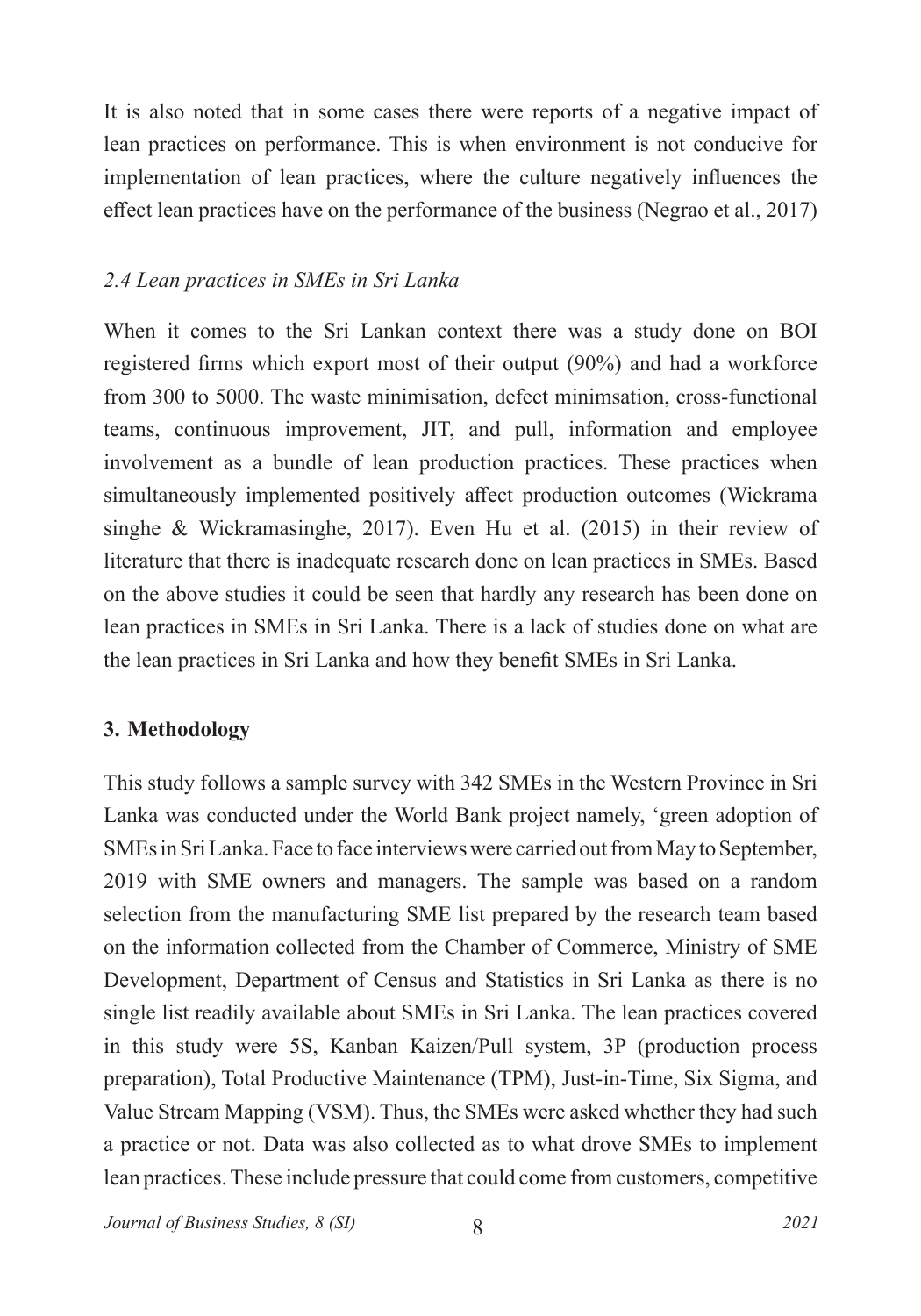advantage, supply chain and government regulations as identified in literature. The respondents were asked whether customers demand for shorter lead times, pressure to efficiently consume resources, supply chain capacity reduction, competitive advantage in price and service, government regulations, customer demand for production flexibility, improved inventory turns, and improved quality of products drove the SMEs to implement lean practices or not.

Benefits such as increased customer satisfaction/ loyalty, improved corporate image, reduced waste throughout the supply chain, higher efficiency and productivity, reduced production lead time, reduced inventory levels, higher flexibility, reduced environmental incidents, reduced overall costs, reduced capacity surplus, increased energy and water savings, reduced transportation lead time were also asked based on a five point Likert scale.

The benefits would be then compared between SMEs who had implemented a lean practice and not implemented a lean practice using independent t sample test and Levene's test for equality of variances (Derrick et al., 2017)

#### **4. Findings**

#### *4.1 Sample characteristics*

The sample of 342 SMEs in the manufacturing sector were from different sectors and the details are shown in Table 1.

| Sector                            | Number of SMEs $(\% )$ |
|-----------------------------------|------------------------|
| Clothing and Textiles             | $50(14.6\%)$           |
| Food and Beverage                 | 48(14%)                |
| Metals                            | $52(15.2\%)$           |
| Petroleum, Chemicals and Plastics | $30(8.8\%)$            |
| <b>Electronics and Computers</b>  | $30(8.8\%)$            |
| Wood, leather, and paper          | $70(20.5\%)$           |
| Construction                      | $36(10.5\%)$           |
| Others                            | $26(7.6\%)$            |

#### **Table 1: Sectors of the SMEs in the Sample**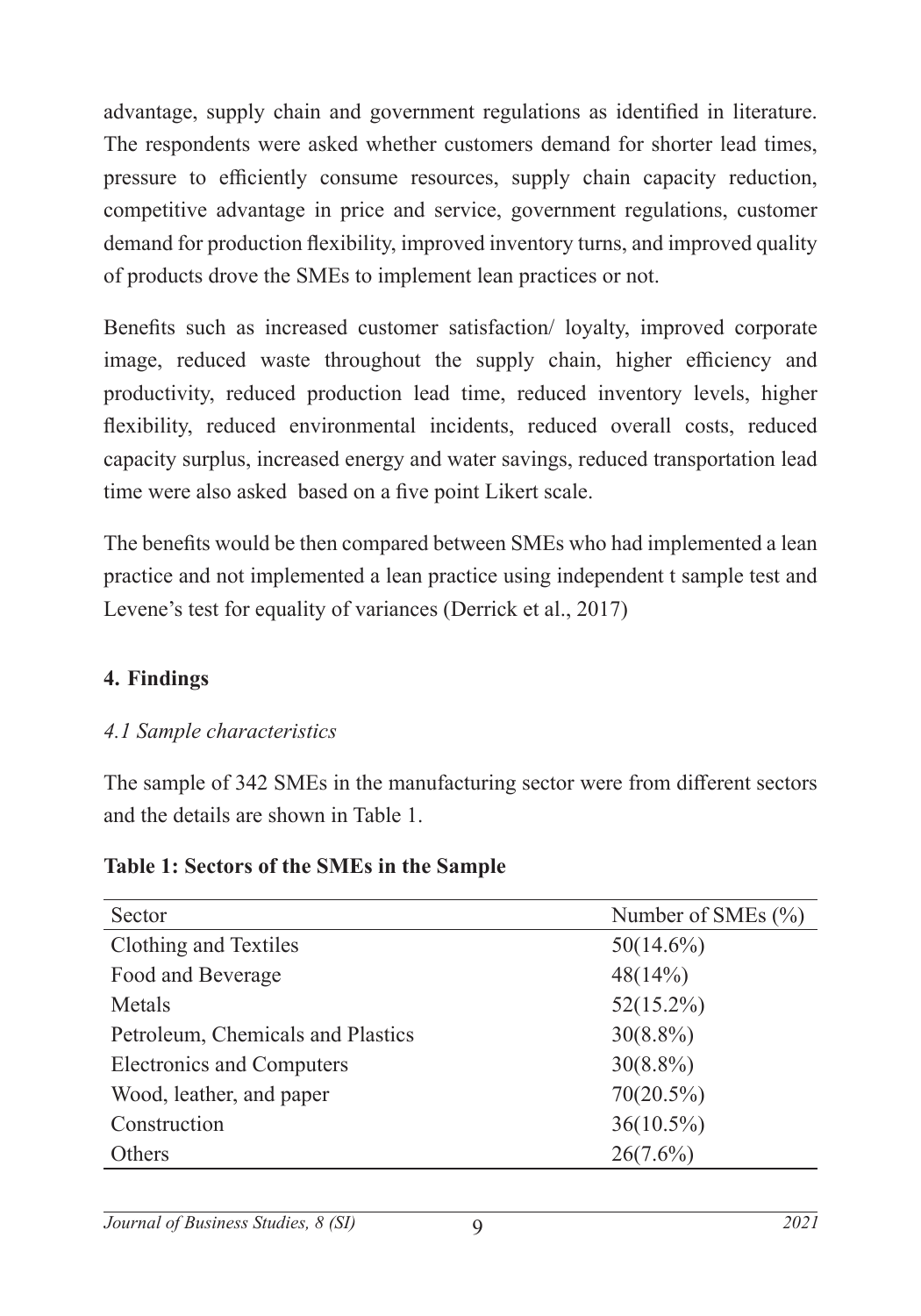Based on the above most of the sample represented wood, leather and paper (20.5 percent) followed by metals (15.2 per cent) and then clothing and textiles (14.6 percent). The average turnover of the firms during the past three years was Rs. 88 million while expenses are Rs. 57 million.

## *4.2 Lean practices*

The respondents were asked what lean practices they adopted. The commonly implemented lean practices included Just-in-Time (61.7 per cent), 3P (42.1 per cent) and Kanban/Kaizen/Pull systems (33.6 per cent). Further details are shown in Table 2

| Practice                            | Yes            | N <sub>0</sub> |
|-------------------------------------|----------------|----------------|
| 5S                                  | 69 (20.2%)     | 273 (79.8%)    |
| Kanban Kaizen/Pull                  | 115 $(33.6\%)$ | $227(66.4\%)$  |
| 3P Production Process Preparation   | 144 $(42.1\%)$ | 198(57.9%)     |
| <b>Total Productive Maintenance</b> | 31 $(9.1\%)$   | $311(90.9\%)$  |
| Just-in-Time                        | 211(61.7%)     | 130 (38.3%)    |
| Six Sigma                           | $72\%$         | 335 (98%)      |
| Value Stream Mapping                | $32(9.4\%)$    | 310 (90.6%)    |

**Table 2: Lean Practices Implemented in SMEs**

In terms of the duration that the SMEs used lean practices,18 out of 87 respondents stated that they have used lean practices for 10 years while 16 have used lean practices for 5 years. Twenty-eight respondents have been using lean practices for 12 months or less. The mean number of months is 52 which translates to 4 years and four months. Thus it appears that in Sri Lanka lean practices are in its early stages.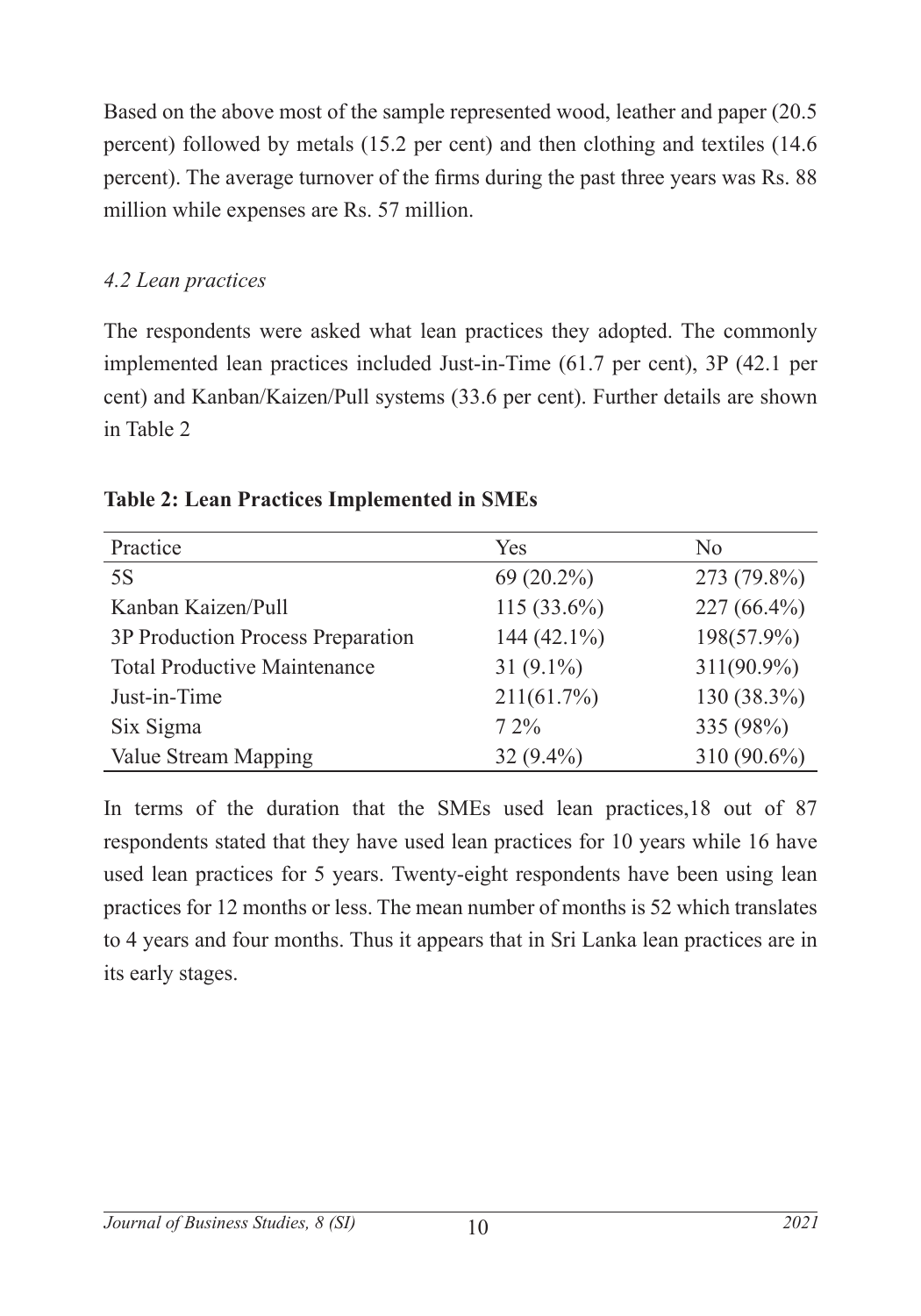When looking at the factors that drive SMEs to lean practices, 8 factors were identified details of which are shown in Table 3.

| Driving towards lean                                 | Yes           | No            |
|------------------------------------------------------|---------------|---------------|
|                                                      |               |               |
| Customers demand for shorter lead times              | 187(54.7%)    | $155(45.3\%)$ |
| Pressure to efficiently consume resources for supply | 123(36%)      | $219(64\%)$   |
| chain capacity reduction                             |               |               |
| Competitive advantage in price and service           | $180(52.6\%)$ | $162(47.4\%)$ |
| Government regulations                               | 63 $(18.4\%)$ | $279(81.6\%)$ |
| Customers demand for production flexibility          | $175(51.2\%)$ | $167(48.8\%)$ |
| Improved inventory turns                             | 45 (13.2%)    | 297 (86.8%)   |
| Improved quality of products                         | 292 (85.4%)   | $50(14.6\%)$  |

#### **Table 3: Factors that drive the SMEs to become Lean**

Based on the above it is observed that the 3 main commonly stated factors that drove the SMEs to be lean are improved quality (85.4 per cent), customer demand for shorter lead time (54.7 per cent) and competitive advantage in price and service (52.6 per cent).

The SMEs were asked what the benefits they experienced with lean practices. The main benefits with the highest mean values were customer satisfaction (3.57), improved image (3.47), reduced waste (3.4), and higher efficiency and productivity (3.36). These results also imply that the experienced benefits of lean practices are more of outward-focused rather than inward. The results are shown in Table 4 below.

**Table 4: Benefits of Lean Practices**

| Benefit                                     | Mean | <b>Standard Deviation</b> |
|---------------------------------------------|------|---------------------------|
| Increased customer satisfaction and loyalty | 3.57 | 0.563                     |
| Improved corporate image                    | 3.47 | 0.63                      |
| Reduced waste throughout the supply chain   | 3.4  | 0.632                     |
| Higher efficiency and productivity          | 3.36 | 0.651                     |
| Reduced production lead time                | 332  | 0.69                      |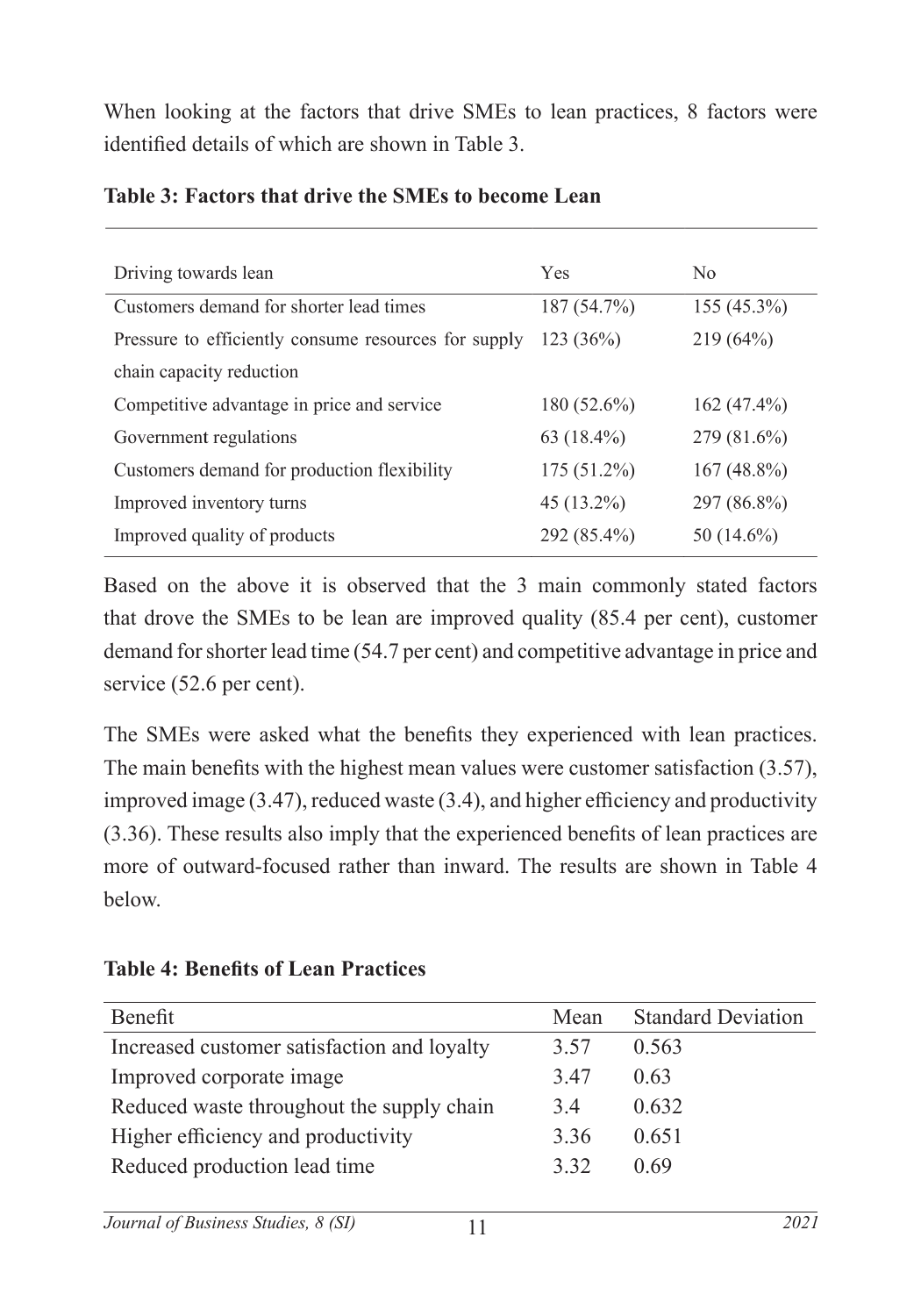| Reduced inventory levels           | 3.29 | 0.719 |
|------------------------------------|------|-------|
| Higher flexibility                 | 3.28 | 0.556 |
| Reduced environmental incidents    | 3.25 | 0.676 |
| Reduced overall costs              | 3.21 | 0.729 |
| Reduced capacity surplus           | 3.13 | 0.631 |
| Increased energy and water savings | 3.11 | 0.588 |
| Reduced transportation lead time   | 3.09 | 0.644 |
| Other                              | 2.06 | 0.305 |

The SMEs were asked what were the key factors for successful implementation of lean practices. The results of it are shown in Table 5 below.

| Key Factors to successful implementation of lean manufacturing | Mean | StdDev |
|----------------------------------------------------------------|------|--------|
| Product quality and design                                     | 3.69 | 0.614  |
| Reliable and efficient equipment and infrastructure            | 3.59 | 0.543  |
| Standardization of work processes                              | 3.5  | 0.675  |
| <b>Effectiveness</b>                                           | 3.44 | 0.66   |
| Steady material flow                                           | 3.44 | 0.559  |
| Customers                                                      | 3.33 | 0.639  |
| Safety                                                         | 3.33 | 0.551  |
| Management and culture                                         | 3.31 | 0.576  |
| Flexibility (system/production process)                        | 3.25 | 0.58   |
| Low inventory levels                                           | 3.24 | 0.711  |
| Suppliers                                                      | 3.23 | 0.577  |
| Lean tools and techniques                                      | 3.14 | 0.566  |
| Employees                                                      | 3.06 | 0.61   |
| Government basic requirement only                              | 1.98 | 0.939  |

#### **Table 5: Key Factors for Successful Implementation of Lean Practices**

Based on the analysis shown on Table 5 above, the three key factors for successful implementation of lean practices are product quality and design (3.69), reliable and efficient equipment and infrastructure (3.59) and standardization of work processes (3.5).

Given the lean practice that was used most was Just-In-Time, the benefits of lean practices were compared between firms that had implemented Just-In-Time with those who had not. The results are shown below.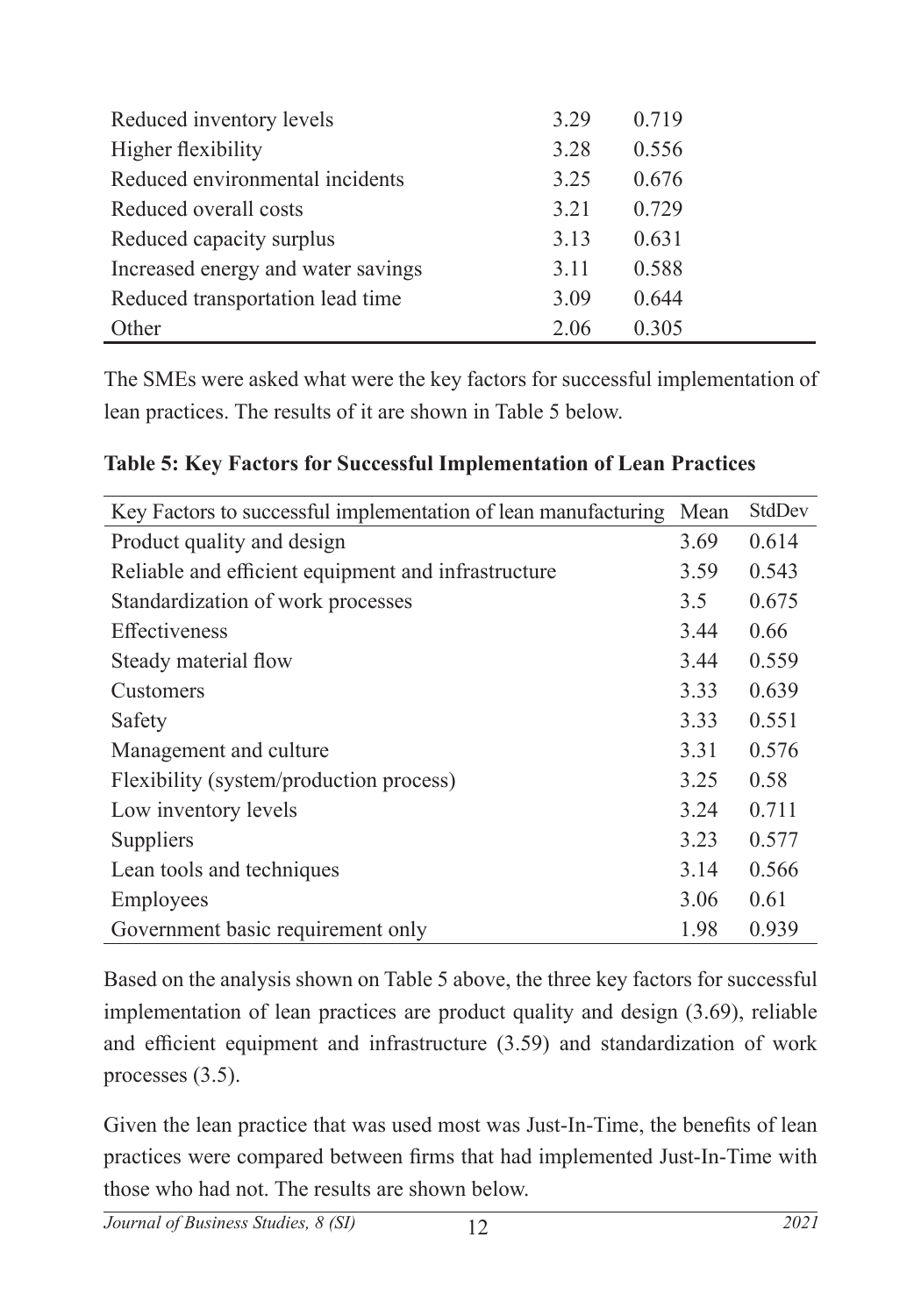## **Table 6: Means of Benefits**

| <b>Benefit of Lean</b><br><b>Practice</b> | Lean practices adopted-<br><b>Just-in-Time</b><br><b>Production</b> | <b>Mean</b> | Std.<br><b>Deviation</b> |
|-------------------------------------------|---------------------------------------------------------------------|-------------|--------------------------|
| Higher efficiency and                     | Yes                                                                 | 3.34        | .667                     |
| productivity                              | N <sub>o</sub>                                                      | 3.38        | .627                     |
| Reduced inventory                         | Yes                                                                 | 3.35        | .676                     |
| levels                                    | N <sub>o</sub>                                                      | 3.18        | .775                     |
| Reduced environmental                     | Yes                                                                 | 3.23        | .687                     |
| incidents                                 | N <sub>o</sub>                                                      | 3.28        | .659                     |
| Reduced waste                             | Yes                                                                 | 3.39        | .649                     |
| throughout the supply<br>chain            | N <sub>o</sub>                                                      | 3.41        | .606                     |
| Increased customer                        | Yes                                                                 | 3.61        | .561                     |
| satisfaction/loyalty                      | No                                                                  | 3.50        | .560                     |
| Increased energy and                      | Yes                                                                 | 3.12        | .617                     |
| water savings                             | N <sub>o</sub>                                                      | 3.10        | .541                     |
| Higher flexibility                        | Yes                                                                 | 3.33        | .597                     |
|                                           | N <sub>o</sub>                                                      | 3.21        | .477                     |
| Reduced overall costs                     | Yes                                                                 | 3.13        | .744                     |
|                                           | N <sub>o</sub>                                                      | 3.35        | .690                     |
| Reduced<br>production                     | Yes                                                                 | 3.28        | .719                     |
| lead time                                 | N <sub>o</sub>                                                      | 3.38        | .640                     |
| Reduced transportation                    | Yes                                                                 | 3.15        | .627                     |
| lead time                                 | No                                                                  | 2.99        | .665                     |
| Reduced capacity                          | Yes                                                                 | 3.21        | .658                     |
| surplus                                   | N <sub>o</sub>                                                      | 2.99        | .564                     |
| Improved corporate                        | Yes                                                                 | 3.52        | .664                     |
| image                                     | No                                                                  | 3.39        | .564                     |

Based on the above in almost all the benefits there was a higher mean value with Just-In-Time system in place. The means were then compared using Levene's test and the t test. The results are shown on table 7 below.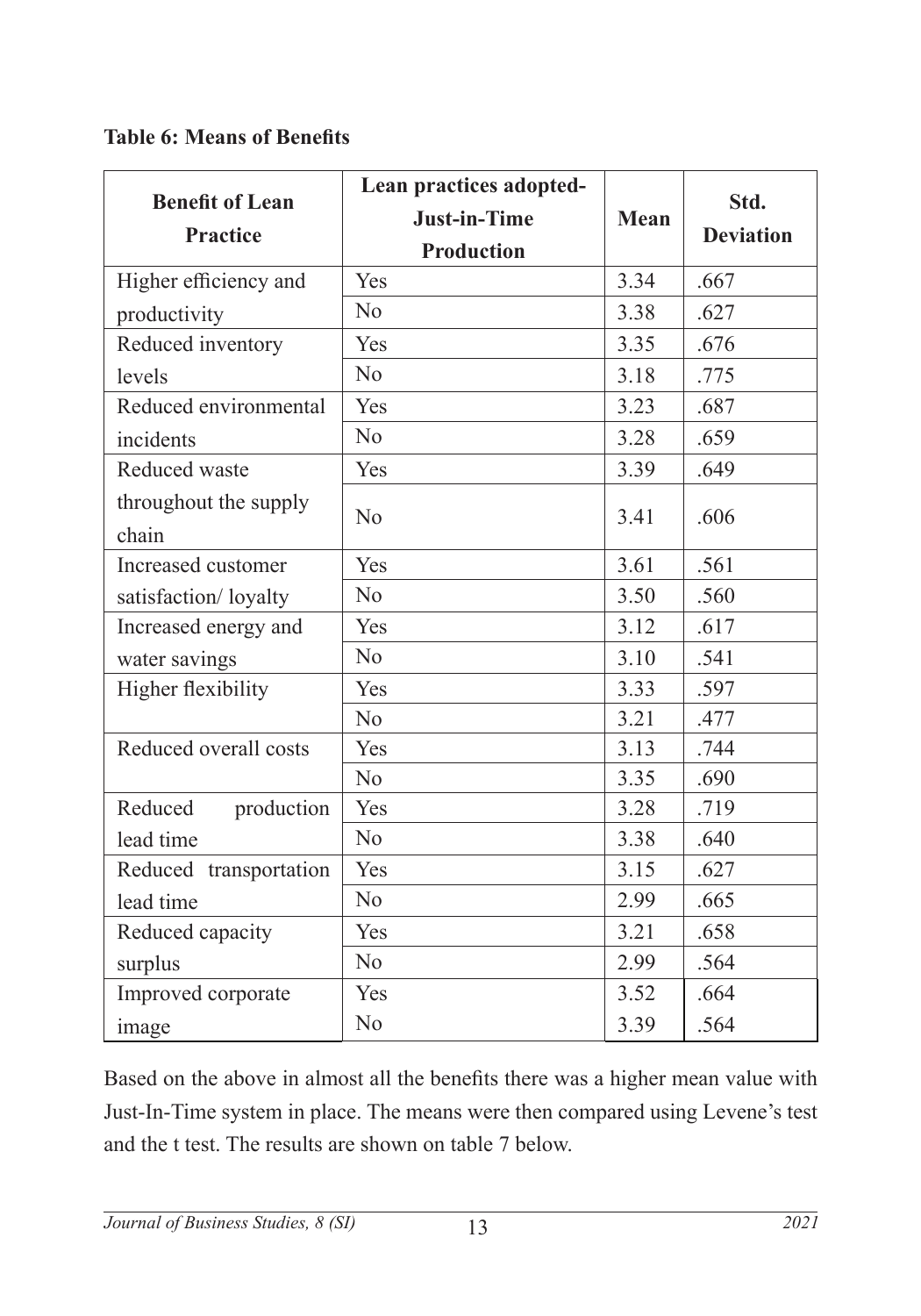| Benefit                      | Levene's Test   T Stat |          | Mean Difference |
|------------------------------|------------------------|----------|-----------------|
|                              | (sig)                  | (sig)    |                 |
| Higher efficiency and        | 0.234                  | $-0.597$ | $-.043$         |
| productivity                 | (0.629)                | (0.551)  |                 |
| Reduced inventory levels     | 2.832                  | 2.082    | .166            |
|                              | (0.093)                | (0.038)  |                 |
| Reduced environmental        | 0.494                  | $-0.655$ | $-.049$         |
| incidents                    | (0.482)                | (0.513)  |                 |
| Reduced waste throughout the | 1.307                  | $-0.203$ | $-.014$         |
| supply chain                 | (0.254)                | (0.839)  |                 |
| Increased customer           | 0.993                  | 1.781    | .111            |
| satisfaction/loyalty         | (0.320)                | (0.076)  |                 |
| Increased energy and water   | 4.468                  | 0.281    | .018            |
| savings                      | (0.035)                | (0.779)  |                 |
|                              |                        | 0.290    | .018            |
|                              |                        | (0.772)  |                 |
| Higher flexibility           | 25.057                 | 2.007    | .124            |
|                              | (0.000)                | (0.046)  |                 |
|                              |                        | 2.115    | .124            |
|                              |                        | (0.035)  |                 |
| Reduced overall costs        | 0.015                  | $-2.644$ | $-.213$         |
|                              | (0.903)                | (0.009)  |                 |
| Reduced production lead time | 1.650                  | $-1.365$ | $-.105$         |
|                              | (0.200)                | (0.173)  |                 |

**Table 7: Independent Samples Test**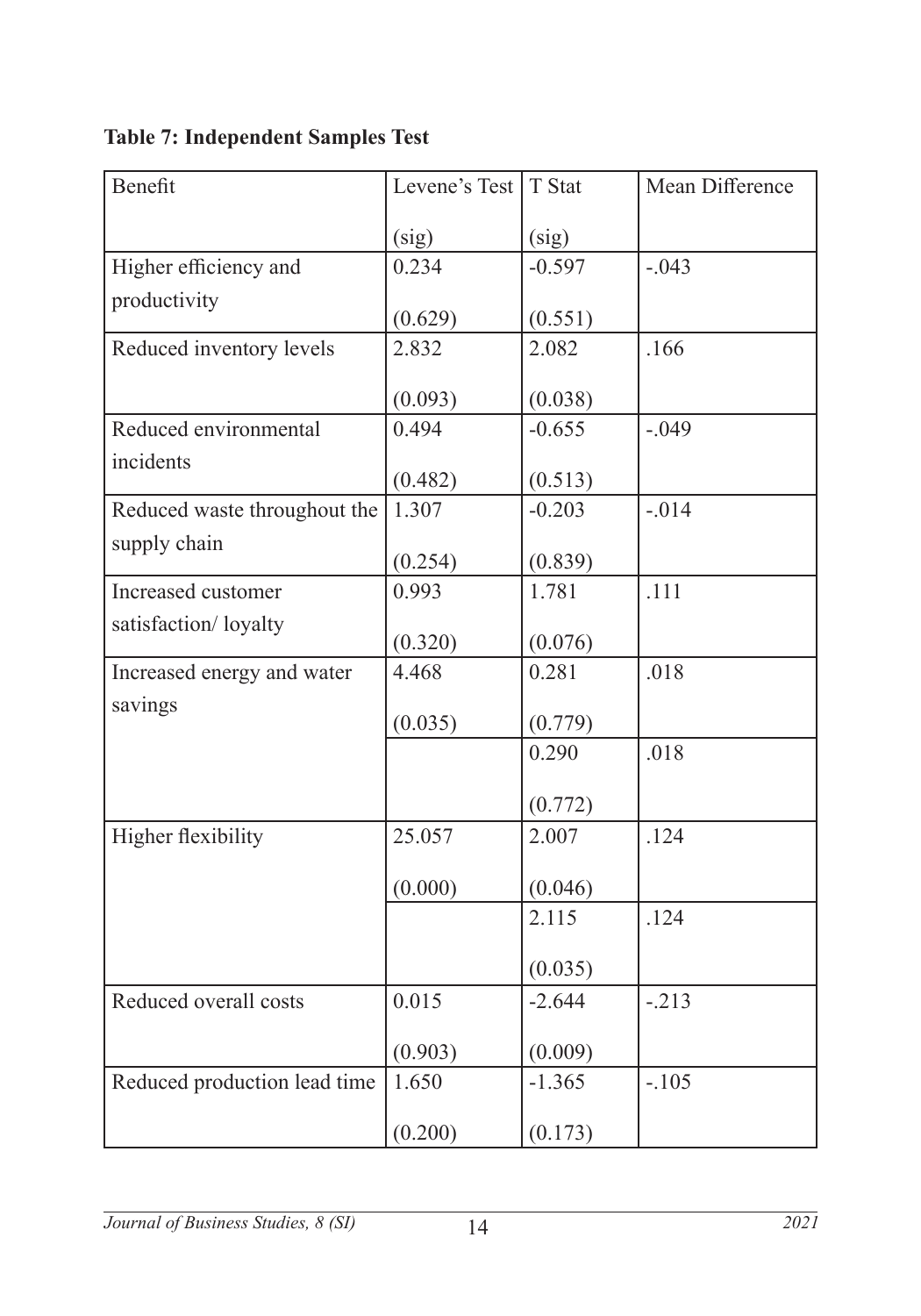| Reduced transportation lead 5.405 |         | 2.162   | .155 |
|-----------------------------------|---------|---------|------|
| time                              | (0.021) | (0.031) |      |
|                                   |         | 2.132   | .155 |
|                                   |         | (0.034) |      |
| Reduced capacity surplus          | 25.843  | 3.110   | .216 |
|                                   | (0.000) | (0.002) |      |
|                                   |         | 3.225   | .216 |
|                                   |         | (0.001) |      |
| Improved corporate image          | 5.316   | 1.775   | .124 |
|                                   | (0.022) | (0.077) |      |
|                                   |         | 1.845   | .124 |
|                                   |         | (0.066) |      |

It appears that firms which implemented Just-In-Time practice experienced significantly higher benefits (95% confidence) in reduced inventory levels, higher flexibility, reduced transportation lead time, and reduced capacity surplus. These findings are indeed supported by many studies (e.g., Dora et al., 2013: Knol et al., 2018) which argue that lean practices improve performance of SMEs. The above can be explained by the study of Singh et al. (2010) who noted that the implementation of Just-In-Time reduced the lead time, the processing time, reduced the work in progress inventory and also reduced the requirement for man power where the productivity per operator also rose. Ugochukwu et al. (2012) also argued that implementation of lean practices such as Just-In-Time and pull production, cost of holding inventory is reduced as inventory accumulation is minimised. Further, lead time is also reduced as unnecessary processes are avoided. Benefits are further achieved by waste elimination, avoiding over production, unwanted transportation, stock piling and processing activities. As the focus is on the customer, the entire value chain is driven towards reducing waste and adding value and hence customers are also satisfied. However, it is also found that overall cost is higher with Just-In-Time. This could be due to the lack of a conducive environment and given that benefits are more in the long term, it might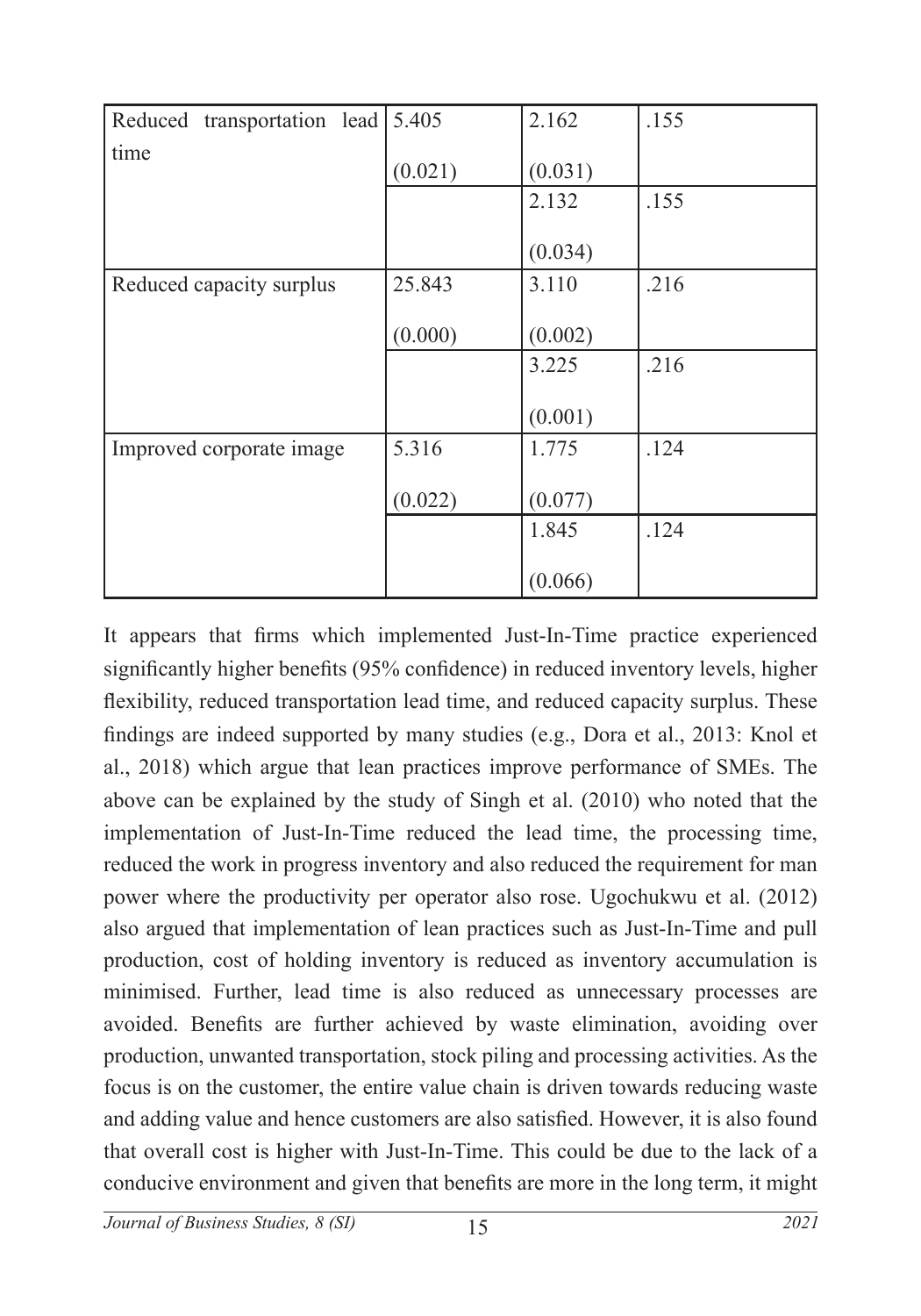take time for this to be realized (Alkoraif et al., 2019; Negrao et al., 2017). Thus the benefits could be experienced more in the long term.

### **5.Conclusion**

This study was conducted based on survey of 342 SMEs in the Western Province of Sri Lanka to identify what are the lean practices implemented in SMEs and the benefits from such practices. The lean practices examined in this study are all with foreign origin. They have been introduced to Sri Lankan enterprises, educated and inculcated into the existing practices. Thus, we understand that non-indigenous practices, which are learnt from diverse external contexts can be internalized into the local SME sector. Irrespective of the origin, good practices can be convinced and informed to the communities involved in SMEs, however, proper education and training would be the prime mover. It was observed that the commonly adopted lean practice was Just In Time. The three main commonly stated factors that drove the SMEs to be lean are, improved quality, customer demand for shorter lead time and competitive advantage in price and service.The main benefits with the highest mean values were customer satisfaction, improved image, reduced waste, and higher efficiency and productivity.

Implementing practices such as Just In Time gave greater benefits compared to not implementing in benefits such as reduced inventory higher flexibility reduced transportation lead time reduced capacity surplus based on the analysis it can be concluded that lean practices amongst SMEs in Sri Lanka need to be further improved. Many SMEs have implemented lean practices recently with most of them having had practices for a short term. It is a long-term process and gradual improvement of organisational processes and thus SME owners need to be encouraged to have a long-term view (Alkhoraif et al., 2019). As evidenced in the findings of this study, lean practices in SMEs seemed to be encouraged by pull factors which are emanating from the external environment. However, the theoretical logic behind the primary use of lean practices is an internal drive towards achieving efficiencies which could lead to gaining competitive advantage in the long-run. Therefore, educating SME owners on the internally achievable benefits of implementing lean practices seem to be the need in this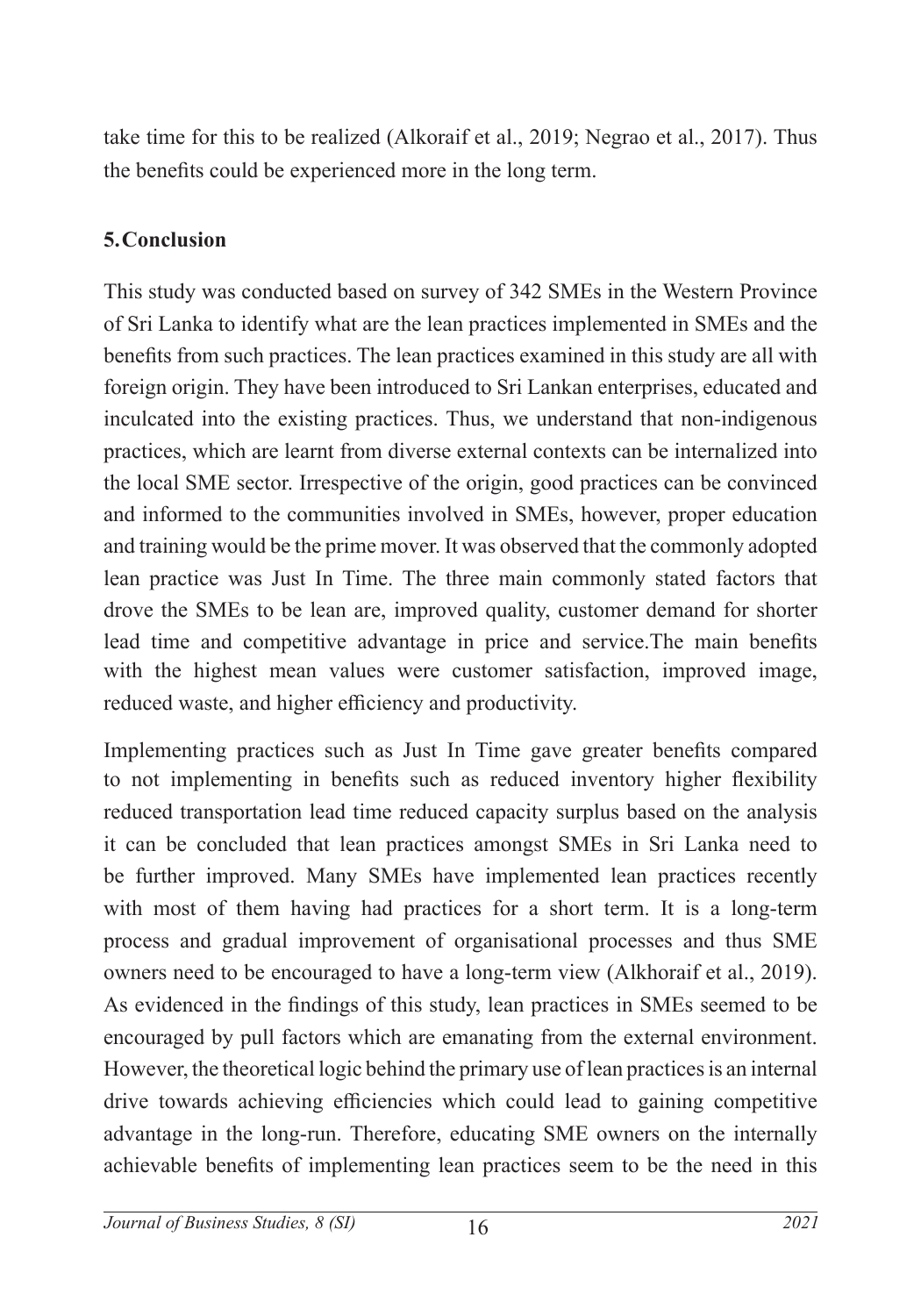context. In addition to this, the regulatory involvement in promoting lean practices would be another need as implied in the study.

Limitations of this study include the fact that relationships were not identified and a model was not developed, as the intention of this study was to identify what the practices were and what SMEs experienced as benefits. This could be further expanded in subsequent research to develop a model for SMEs usage of lean practices. Further studies could be done on cases of SMEs that had implemented lean practices to identify why and how they implemented lean practices and get an in-depth understanding of the challenges they faced and how they were overcome.

*This research was supported by the Accelerating Higher Education Expansion and Development (AHEAD) Operation of the Ministry of Higher Education, Sri Lanka, funded by the World Bank*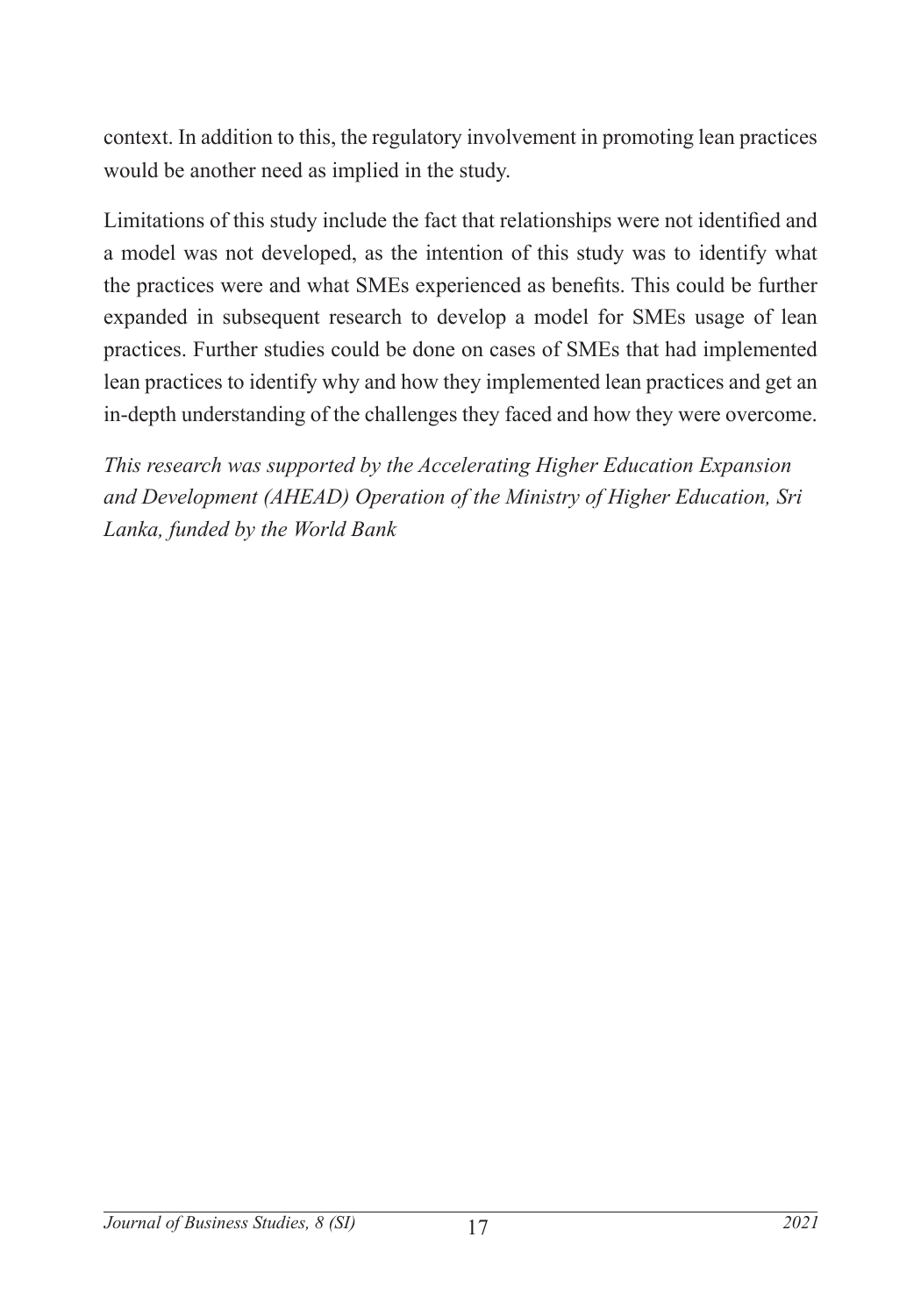#### **References :**

- Achanga, P., Shehab, E., Roy, R., &Nelder, G. (2006). Critical success factors for lean implementation within SMEs. *Journal of Manufacturing Technology Management*, *17*(4), 460–471.
- Alkhoraif, A., Rashid, H., & McLaughlin, P. (2019), Lean implementation in small and medium enterprises: Literature review. *Operations Research Perspectives, 6*, https://doi.org/10.1016/j.orp.2018.100089
- Babalola, O., Ibem, E. O., &Ezema, I. C. (2019). Implementation of lean practices in the construction industry: A systematic review. *Building and Environment, 148*, 34–43. https://doi.org/10.1016/j.buildenv.2018.10.051
- Belhadi, A., Touriki, F. E., El Fezazi, S. (2018). Benefits of adopting lean production on green performance of SMEs: A case study. *Production Planning & Control, 29*(11), 873–894
- Bhamu, J., &Sangwan, K. S. (2014). Lean manufacturing: Literature review and research issues. *International Journal of Operations & Production Management, 34(*7), 876–940.
- Chen, J. C., Li, Y., & Shady, B. D. (2010). From value stream mapping toward a lean/sigma continuous improvement process: An industrial case study. *International Journal of Production Research, 48*(4), 1069–1086.
- Chin, L., &Rafuse, B. A. (1993). A small manufacturer adds JIT techniques to MRP. *Production and Inventory Management Journal*, *34*(4), 18–22.
- Department of Census and Statistics Sri Lanka. (2015). *Key indicators of industry trade and services.* http://www.statistics.gov.lk/PressReleases/Files/en/ EC\_20150714E.pdf
- Derrick, B., Russ, B., Toher, D., & White, P. (2017). Test statistics for the comparison of means for two samples that include both paired and independent observations. Journal of Modern Applied Statistical Methods, 16(1), 137–157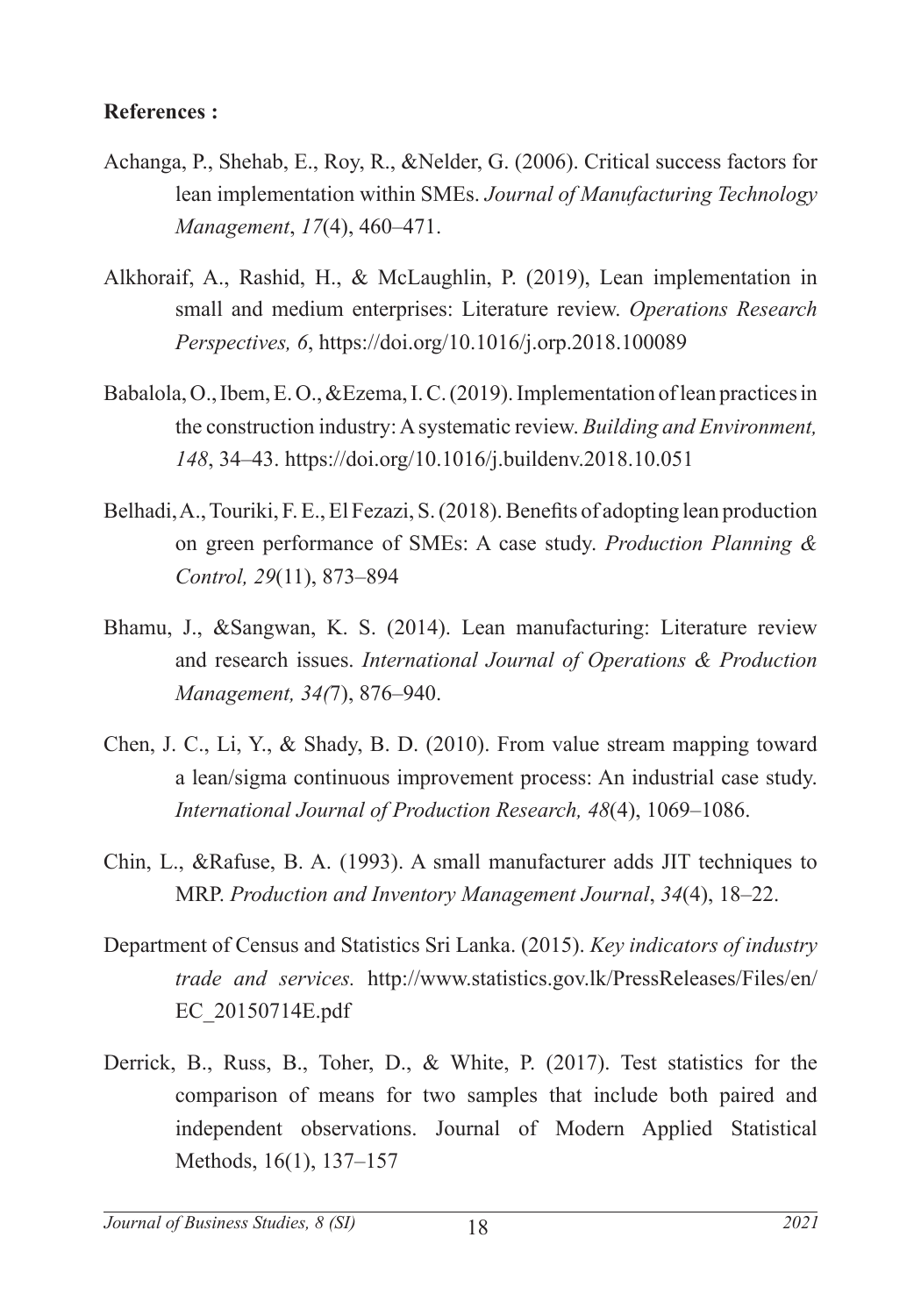- Dora, M., Kumar, M., Goubergen, D. V., Molnar, A., &Gellynck, X. (2013). Operational performance and critical success factors of Lean manufacturing in European food processing SMEs. *Trends in Food Science & Technology*, *31*(2), 156–164.
- Gunasekaran, A. C. (1998). Experiences of a small company in productivity improvements. *Production and Inventory Management Journal, 39*(2), 49–54.
- Gunasekaran, A., &Lyu, J. (1997). Implementation of just-in-time in a small company. *Production Planning and Control, 8*(4), 406–412.
- Hong, P. C, &Jeong, J. (2006). Supply chain management practices of SMEs: From a business growth perspective. *Journal of Enterprise Information Management, 19*(3), 292–302
- Hu, Q., Mason, R., Williams, S. J., Found, P. (2015). Lean implementation within SMEs: A literature review. Journal of Manufactuing Technology Management, 26(7), 980–1012
- Knol, W. H., Slomp, J., Schouteten, R. L. J., & Lauche, K. (2018). Implementing lean practices in manufacturing SMEs: Testing cirtical success factors using necessary condition analysis. International Journal of Production Research, 56(11), 3955–3973
- Kumar, M., Antony, J., & Douglas, A. (2009). Does size matter for six sigma implementation? Findings from the survey in UK SMEs. *The TQM Journal, 21*(6), 623–635.
- Kumar, M., Antony, J., Singh, R. K., Tiwari, M. K., & Perry, D. (2006). Implementing the lean sigma framework in an Indian SME: a case study. *Production Planning & Control, 17*(4), 407–423
- Majaval, J., Ojanper, T. (2017). Lean production development in SMEs: A case study. *Management and Production Engineering, 8*(2), 41–48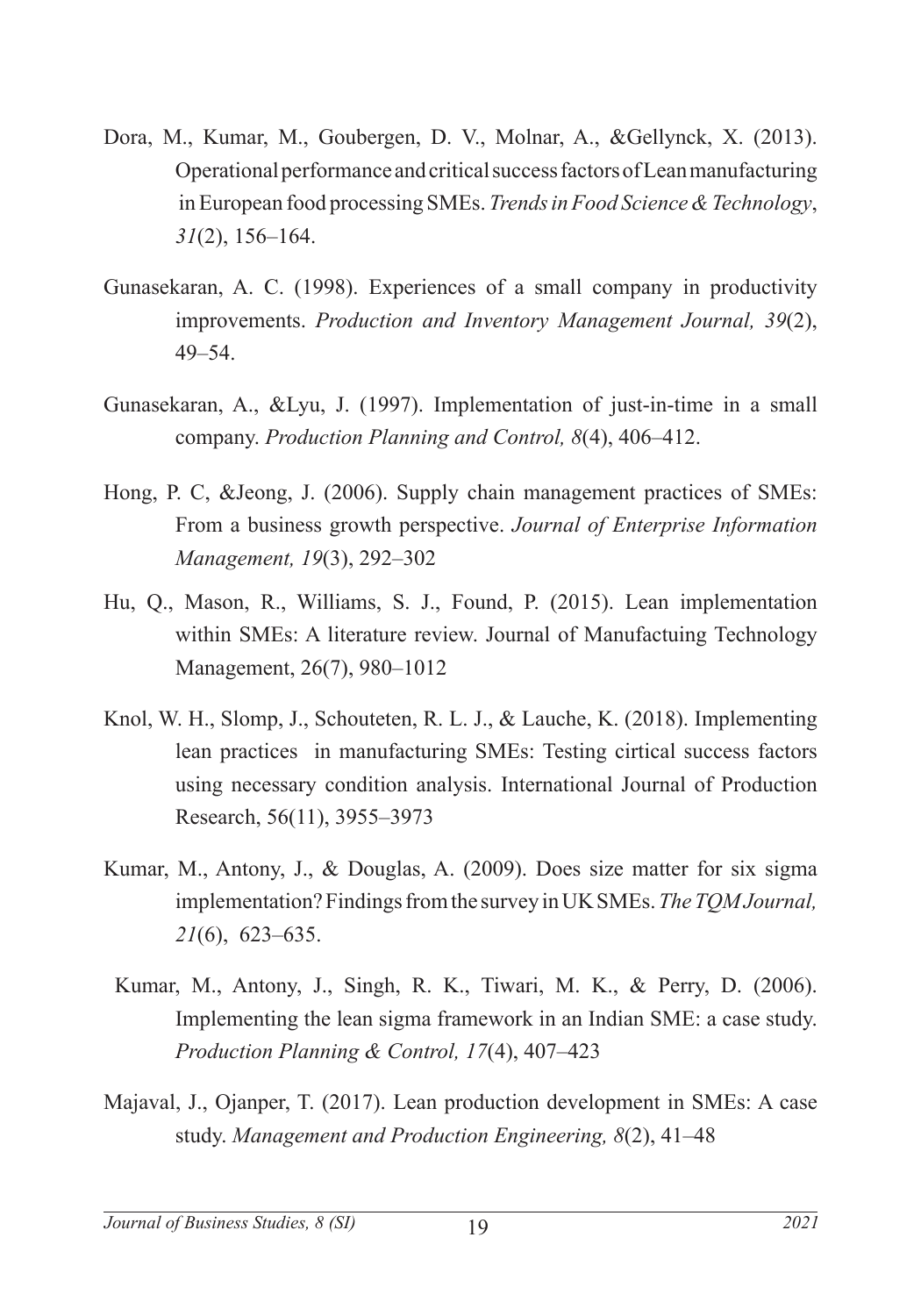- Nabhani, F., &Shokri, A. (2009). Reducing the delivery lead time in a food distribution SME through the implementation of six sigma methodology. *Journal of Manufacturing Technology Management, 20*(7), 957–974.
- Negrao, L. L. L., Filho, M. G., &Marodin, G. (2017). Lean practicesand their effect on perfmorance: A literature review. *Produciton Planning & Control, 28*(1), 33–56. https://doi.org/10.1080/09537287.2016.1231853
- Panizzolo, R., Garengo, P., Sharma, M., & Gore, A. (2012). Lean manufacturing in developing countries: Evidence from Indian SMEs. *Production Planning & Control,23*(10-11), 769–788.
- Premaratna, S. P., De AlwisSeneviratne, R. Y. H., Dissanayake, K. D., Ranwala, S., Melegoda, N., Fernando, A. (2021). *Drivers of lean manufacturing practices in Sri Lankan SMEs: A preliminary result* (University of Colombo Faculty of Graduate Studies (Working Paper No. 2). Faculty of Graduate Studies, University of Colombo
- Rose, A. N. M., Deros, B., & Rahman, M. N. (2013). Lean manufacturing perceptions and actual practice among Malaysian SMEs in automotive industry. *International Journal of Automotive and Mechanical Engineering, 7*, 820–829
- Shah, R., & Ward, P. T. (2003). Lean manufacturing: Context, practice bundles, and performance.*Journal of Operations Management, 21*(2), 129–149.
- Singh, B., Garg, S. K., Sharma, S. K., & Grewal, C. (2010). Lean implementation and its benefits to production industry. *International Journal of Lean Six Sigma, 1*(2), 157–168. DOI 10.1108/20401461011049520
- Thomas, A., Barton, R., &Chuke-Okafor, C. (2009). Applying lean six sigma in a small engineering company – A model for change. *Journal of Manufacturing Technology Management, 20*(1), 113–129
- Toyota (n.d.). *Toyota production system.* https://global.toyota/en/company/ vision-and-philosophy/production-system/